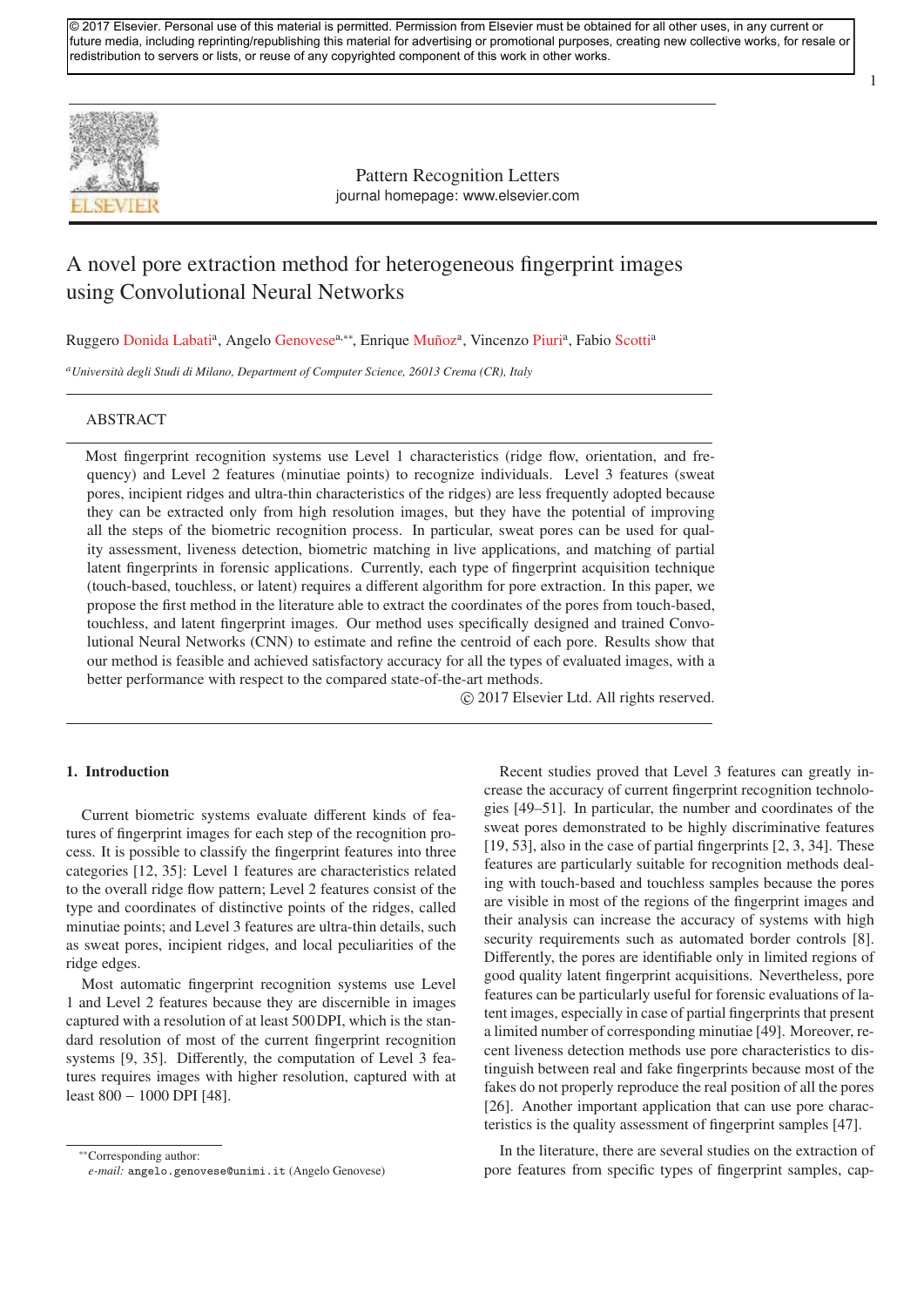

**Fig. 1. An example of fingerprint images acquired using di**ff**erent devices and procedures: (a) image acquired using a touch-based optical device; (b) image acquired using a touchless device; (c) image acquired from a lifted** latent impression. The images present different non-idealities that can af**fect the visibility of the pores: latent fingerprints present a higher level of noise and artifacts with respect to touch-based images, and touchless fingerprint images present a complex background due to the non-uniform color of the skin.**

tured live using touch-based optical sensors [19, 53], using touchless devices [15], or lifted from rolled ink impressions [50]. To the best of our knowledge, only one work deals with the extraction of pores from latent impressions [49].

Touch-based fingerprint images, touchless samples, and latent fingerprints present different characteristics. Typically, latent fingerprints present a higher level of noise and artifacts with respect to touch-based images [18]. Touchless fingerprint images present a complex background due to the non-uniform color of the skin [10, 11] (Fig. 1). Therefore, methods designed for extracting the pores from a specific type of image can achieve poor results for different kinds of fingerprint samples. Currently, no approach in the literature can extract pores from fingerprint images acquired using different devices.

In this paper, we propose a novel method for extracting the coordinates of the pores from heterogeneous fingerprint images captured using different kinds of devices. Specifically, our method deals with touch-based, touchless, and latent images. To achieve robustness to different kinds of noise, we propose a technique based on Convolutional Neural Networks (CNN). Our method can be divided into several steps: *i)* highlight of the position of the pores using a CNN; *ii)* estimation of the coordinates of the pores; *iii)* feature extraction from the area around the estimated pores; *iv)* discarding of incorrectly detected pores using a CNN.

We performed experiments using more than 23,000 classified pores from three datasets of fingerprint images acquired using high-resolution touch-based sensors, touchless devices, and fingerprints lifted from latent impressions. We acquired the considered touch-based images using an optical sensor with a resolution of 1200 DPI. We captured the touchless samples using a digital single-lens reflex camera and a 100 mm macro lens, obtaining images captured with a resolution of around 1000 DPI. Among the possible techniques for acquiring latent fingerprints (photographed, lifted, with/without enhancement of substances such as powders, cyanoacrylate or silver nitrate), in this first study we considered images lifted without enhancing substances and acquired using a document scanner with a resolution of 1200 DPI.

We evaluated the performance of our method by analyzing the accuracy of the pore estimation, without applying the pore extraction method in a complete biometric recognition system. An important motivation is that the recognition accuracy is greatly influenced by the used matcher. In fact, different matchers can present a different robustness to falsely estimated pores and falsely non-estimated pores. Furthermore, liveness detection and quality estimation methods also require an accurate pore estimation, without the need for biometric matching. We analyzed the accuracy of the pore estimation by comparing the coordinates of the pores extracted by our approach with those labeled by human operators. Results showed the validity of the proposed methodology, with the majority of the pores correctly extracted. We also compared our method with other well-known methods in the literature, achieving higher accuracy for all the considered types of fingerprint images.

The contributions of the paper are three-fold: i) first, we propose a novel pore extraction technique designed to work with heterogeneous kinds of fingerprint samples; ii) second, we present the first pore extraction method based on CNN; iii) third, we introduce a method that can achieve greater accuracy in extracting the pores with respect to the compared state-ofthe-art techniques.

This paper is organized as follows. Section 2 presents the studies in the literature on the extraction of pores from fingerprint images and briefly overviews CNNs. Section 3 describes the proposed method, while Section 4 presents the experimental protocol and the achieved results. Section 5 concludes the work.

# **2. Related work**

This section introduces the pore extraction methods in the literature and briefly overviews CNNs.

# *2.1. Extraction of pores from fingerprint images*

Several methods deal with the extraction of Level 3 features, in particular, of the coordinates of sweat pores. There are different pore extraction methods specifically designed for each kind of image, i.e., touch-based images, touchless samples, and latent impressions. These methods aim to increase the accuracy of current techniques for liveness detection, quality assessment, image reconstruction, or biometric recognition.

Liveness detection methods based on characteristics of the pores are attracting the attention of the academic and industrial communities, since it is more difficult to create fake fingers simulating the position of the pores of a real fingerprint, with respect to counterfeiting only the minutia points [26]. Liveness detection methods in the literature evaluate the number of pores [14, 36, 45], statistical features [21, 31, 45], Euclidean distance [36], and quality indexes [36, 45].

There also quality assessment methods that analyze porebased features [44, 47] and image reconstruction methods based on the pores extracted from fingerprint images presenting low contrast between the ridges and valleys [41].

The biometric matchers in the literature based on Level 3 features for touch-based images use different techniques to search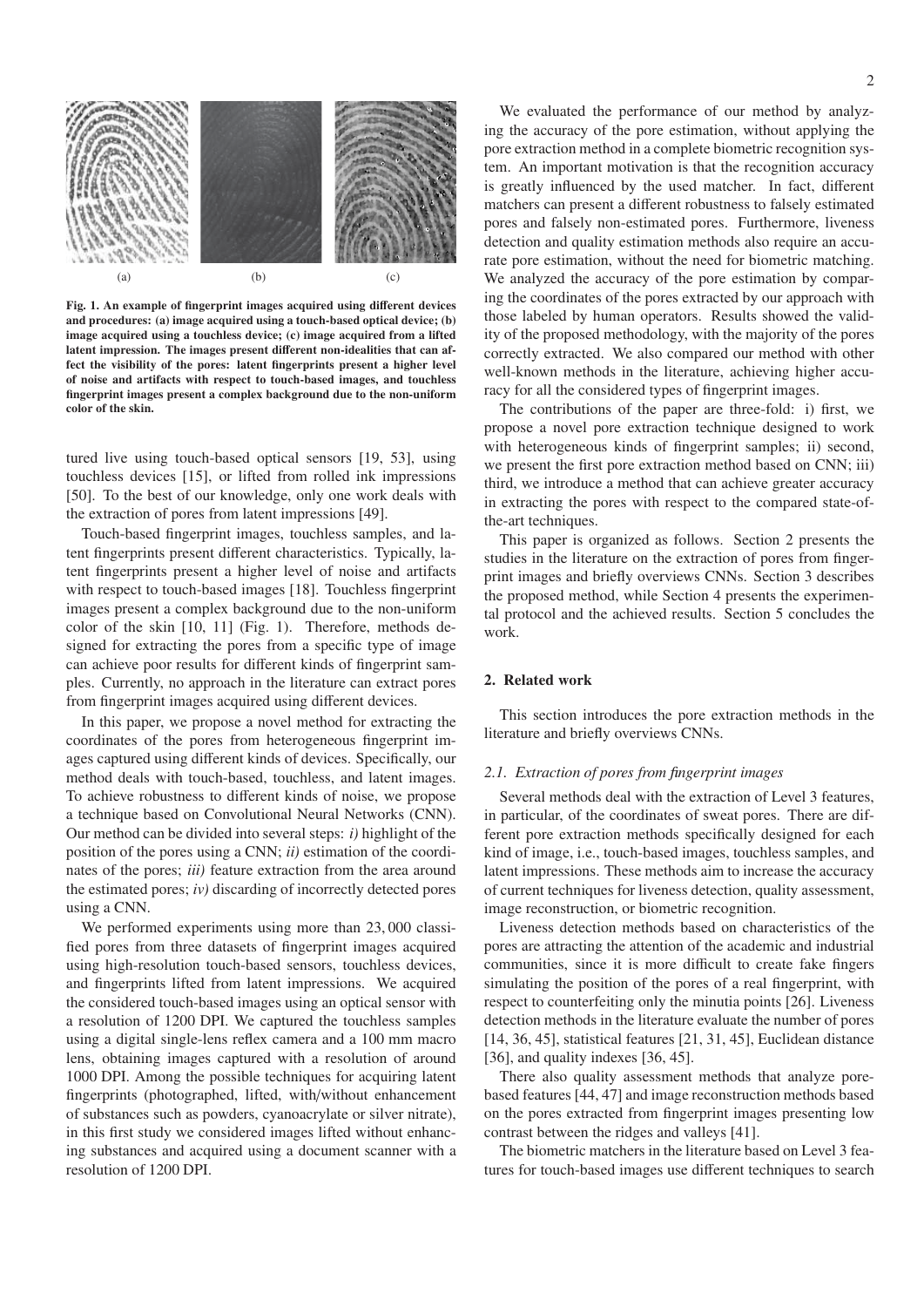corresponding pairs of points in sets of pore coordinates, such as: Iterative Closest Point (ICP) [19], RANdom SAmple Consensus (RANSAC) [27, 53], Delaunay triangulation [1], or the analysis of Local Binary Patterns (LBP) [33] and other local features [4, 53]. Some matching strategies use the coordinates and number of pores in conjunction to minutiae features [49– 51]. There are also methods designed for matching partial fingerprint images [2, 3, 34], rolled acquisitions [50], or latent fingerprint impressions [49].

The majority of methods for extracting the coordinates of the pores deal with touch-based fingerprint images. These methods use different techniques to estimate the shape of the pores from the samples, such as: Gabor filters [19], watershed segmentation [32], wavelet transforms [1, 19], or morphological operators [5]. To the best of our knowledge, the study presented in [49] is the only attempt of automatic estimation of the pores from latent images. A recent study [15] proposes a pore extraction method for touchless fingerprint images.

All the methods in the literature can only cope with specific kinds of fingerprint images. Differently, the proposed approach can adapt itself to different acquisition scenarios by using computational intelligence techniques, such as CNNs, and achieve better accuracy with respect to other techniques in the literature.

#### *2.2. Convolutional Neural Networks*

Most of the artificial neural networks in the literature (e.g., feedforward neural networks) consist of layers of neurons that process data in the form of one-dimensional signals. Examples of one-dimensional signals include feature vectors, time series, measurements, and spatial coordinates. Supervised learning procedures allow neural networks to learn from examples and adapt their inner structure to acquire the capability of generalization, with which the neural network is able to approximate the function also in the case of an unknown input signal [17].

In the majority of the cases, a feature extraction step computes the one-dimensional input signals [7] from data with higher dimensionality (e.g., an image). The feature extraction step requires a priori knowledge of the problem to efficiently reduce the dimensionality of the input data, while maintaining the most significant information [25].

CNNs are a particular form of artificial neural networks whose layers have a structure that permits to process data in the form of multi-dimensional arrays, such as images [25]. In particular, the foremost layers of a CNN are multi-dimensional filter banks that process the input image by convoluting it with the corresponding filter. The convolutional layers can use several types of filters to extract the most significant visual features. The subsequent layers convert and aggregate these features into a more abstract representation [24]. Among the advantages of CNNs with respect to neural networks able to process only one-dimensional input signals, there is the fact that CNNs require less prior knowledge of the problem. In fact, CNNs do not require a preliminary feature extraction step because a generic convolutional layer can extract the salient visual features from images depicting a great range of objects and situations. For this reason, researchers use CNNs in different application scenarios, such as object classification [24] or natural

language processing [22]. In biometrics, there are recognition methods based on CNNs for different traits, such as: face [6], iris [28, 29], and fingerprint [20]. There are also liveness detection methods bases on CNNs and designed for a wide set of biometric characteristics [37, 39, 46].

# **3. The proposed method**

The proposed method can extract Level 3 features from heterogeneous kinds of high-resolution fingerprint images including: images obtained using an optical touch-based scanner, a touchless setup, and latent fingerprints. Taking as input an image with resolution of at least 1000 DPI, our method estimates the coordinates of the centroids of the pores and returns a matrix *P* of their Cartesian coordinates (*x*, *y*).

Fig. 1 shows examples of the heterogeneous kinds of images that can be processed by our method, which present strong differences. Touch-based images, in general, present a good contrast between pores and ridges. Touchless images present areas with different illumination characteristics due to the curvature of the finger. Depending on the illumination, pores may appear as dark blobs in the regions in which the finger is directly illuminated, or bright blobs in the other regions of the finger. Latent images usually have superimposed particles and dust, and therefore have a higher degree of noise, including many artifacts and smooth edges.

The proposed technique has to be robust enough to adapt its parameters to all these possible variations. CNNs are great candidates to deal with such a problem because they can learn the salient features of the pores without needing any assumption on the image characteristics. In our approach, CNNs are used in two steps: first, in a pore detection step, we use CNNs as adaptive filters to enhance the visibility of the pores and remove the ridge-valley pattern of fingerprint images; second, we apply a different kind of CNNs to perform an intelligent refinement to discard the erroneously estimated pores. Fig. 2 shows the schema of the proposed approach, which can be divided into the following steps: *i)* CNN pore detection; *ii)* estimation of the coordinates of the candidate pores; *iii)* filtering and feature extraction; *iv)* CNN refinement.

# *3.1. CNN for pore detection (CNN<sub>D</sub>)*

This section presents the CNN used to detect the pores, named *CNN<sub>D</sub>*, and the related training process.

*CNND* takes as input a gray-scale image *I* and returns the image  $I_{CNN}$ , in which the pores are enhanced and the ridge pattern is removed. The goal of the network is to compute an image *ICNN* in which the intensity of the centers of the pores is equal to 1 and that of the other pixels is equal to −1.

To speed up the convergence of the learning process, we apply a simple preprocessing to *I* before using *CNN<sub>D</sub>*. We perform a min-max normalization followed by the subtraction of the mean intensity of the image.

#### *3.1.1. Architecture*

Differently from the CNN configurations most commonly used in the literature for classification problems, the proposed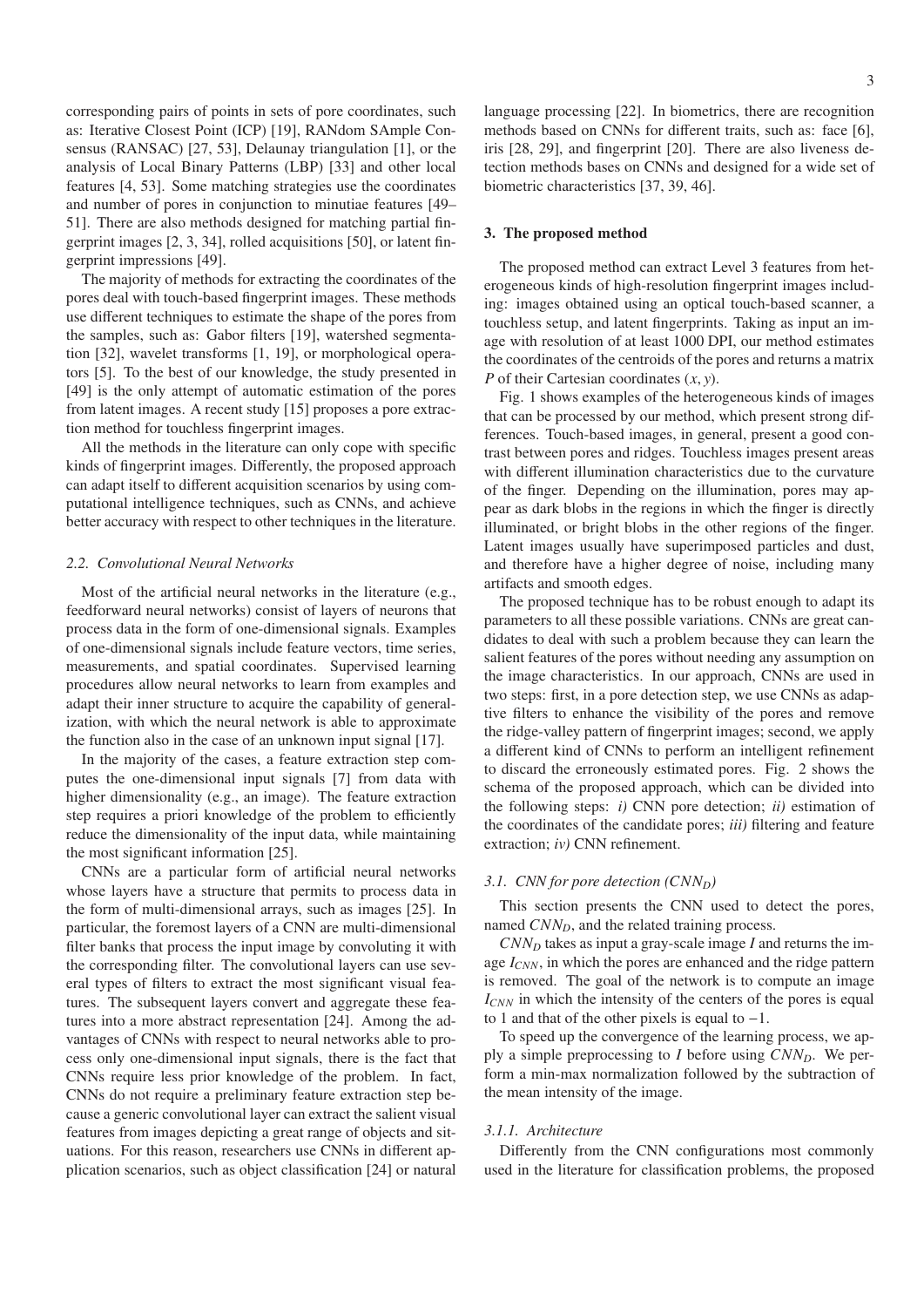

**Fig. 2. Schema of the proposed method. First, a CNN performs pore detection, enhancing the visibility of the pores and removing the ridge pattern and the background. Then, the coordinates of the centers of the pores are estimated. Later, for each found pore, di**ff**erent features are extracted. In the last step, a CNN refines the results discarding the incorrectly detected pores.**

method does not use a final fully connected Softmax layer. In most of the CNNs used in classification problems, the size of the images decreases after each layer and the last layer provides the class of the image. In contrast, our approach uses CNNs as adaptive filters to enhance the pores and remove the ridge pattern. As a result, *CNN<sub>D</sub>* keeps the size of the image constant from layer to layer and the final layer returns an image  $I_{CNN}$ with the same size of the input image *I*.

The proposed CNN architecture uses only convolutional layers and pooling layers. Each convolutional layer computes an output *y* by taking as input a map *x* and convolving it with a bank of *K* two-dimensional filters *f* , using biases *b*. Here

$$
x \in \mathbb{R}^{H \times W}, \ f \in \mathbb{R}^{H' \times W'}, y \in \mathbb{R}^{H'' \times W''}, \tag{1}
$$

where *H* and *W* are the height and width dimensions, respectively. In the basic configuration of the convolutional layer, for each coordinate  $(i, j)$ , the output is computed as follows:

$$
y_{i'j'} = b + \sum_{i'=1}^{H'} \sum_{j'=1}^{W'} f_{i'j'} \times x_{i''+i'-1,j''+j'-1}.
$$
 (2)

In this layer, we perform a padding of constant step  $(P_h, P_w)$ of the input *x* along the *H* and *W* axes, respectively. Specifically, we perform top-bottom-left-right padding. We also use subsampling strides  $(S_h, S_w)$ , as follows:

$$
y_{i'j'} = b + \sum_{i'=1}^{H'} \sum_{j'=1}^{W'} f_{i'j'} \times x_{S_h(i''-1)+i'-P_h, S_w(j''-1)+j'-P_w}.
$$
 (3)

The pooling layers utilize the max-pooling operator, which reduces the feature space by computing the maximum response of each feature in a  $H' \times W'$  patch, as follows:

$$
y_{i'j'} = \max_{1 \le i' \le H', 1 \le j' \le W'} x_{i''+i'-1, j''+j'-1},
$$
 (4)

resulting in an output of size  $y \in \mathbb{R}^{H'' \times W''}$ .

Fig. 3 shows the architecture of  $CNN<sub>D</sub>$ . The network has 5 layers, including 3 convolutional layers and 2 max pooling layers. The first convolutional layer consists of 5 filters with size  $a_1 \times a_1$  pixels, striding equal to (1, 1), and padding equal to  $(\frac{a-1}{2}, \frac{a-1}{2})$ . This convolutional layer is followed by a maxpooling with a kernel of  $3 \times 3$  pixels. The second convolution layer contains 15 filters of size  $a_2 \times a_2$  pixels, striding equal to (1, 1), and padding equal to  $(\frac{a-2}{2}, \frac{a-2}{2})$ . This convolutional layer is followed by a max-pooling with a kernel of  $3 \times 3$  pixels. The last convolutional layer includes a single filter of size  $a_3 \times a_3$ pixels, striding equal to (1, 1), and padding equal to  $(\frac{a-3}{2}, \frac{a-3}{2})$ . The number of layers, the size of the convolution kernels and max-pooling kernels and the stride have been tuned empirically.

## *3.1.2. Training*

The objective of the training process is to obtain a CNN that provides an output of at least 1 for the pixels representing the centroid of a pore, and at most −1 for the pixels far from any pore. To achieve this goal, we use a training dataset composed of multiple labeled images. Human experts labeled each pixel of each image belonging to this dataset. The labels are equal to: 1 for the pixels representing the centroid of a pore; 0 for the pixels lying in a circle with radius  $r_p$  and center in the centroid of a pore ( $r_p = 5$  pixels for touch-based images,  $r_p = 4$  pixels for touchless samples, and  $r_p = 7$  pixels for latent fingerprints); and −1 for all the other pixels.

We train *CNN<sub>D</sub>* using the well-known algorithm based on stochastic gradient descent with momentum [16]. We initialize the weights of the filters used by *CNN<sub>D</sub>* by applying a random sampling from a Gaussian distribution with zero mean and 0.01 standard deviation. *CNN<sub>D</sub>* is trained for 500 epochs, using the learning rates 5, 5 and 0.0005 for touch, touchless, and latent fingerprints, respectively. The batch size is set to the number of images in the learning database.

#### *3.2. Estimation of the coordinates of the pores*

This step estimates a matrix *P* of the Cartesian coordinates of the centers of the pores from  $I_{CNN}$ . First, we set to −1 the pixels of the output image  $I_{CNN}$  with negative intensity, because they represent regions of the image far from the centers of the pores. Second, we compute a binary map of the pores *B* by thresholding  $I_{CNN}$  with the Otsu's algorithm [40]. Third, we compute the coordinates of each pore  $P_i = (x_i, y_i)$  as the centroid  $(x_i, y_i)$  of each white region *i* of *B*. We discard the white regions with area equal or less than an empirically tuned threshold *ta*.

## *3.3. Filtering and feature extraction*

For each pore  $P_i$ , we compute a four channel image  $F_i$  of size  $21 \times 21$  pixels, representing the values of 4 features computed pixelwise from the local region centered in *Pi*. The four channels are obtained as follows: *i)* the local intensity of *I*; *ii)* the local intensity of  $I_{CNN}$ ; *iii*) the local intensity of the binary ridge map *R*; *iv)* the local intensity of the radial symmetry image *IC*. *R* provides information on the ridge-valley pattern of the fingerprint to the CNN. To compute  $R$ , we apply the algorithm described in [23].  $I_C$  enhances the visibility of regions with high radial symmetry of  $I_{CNN}$ , thus providing information on the presence of circular shapes to the CNN. We compute  $I_C$ by applying the fast RST method proposed in [30] to *ICNN* using radii =  $[1, 2, \ldots, 9]$ .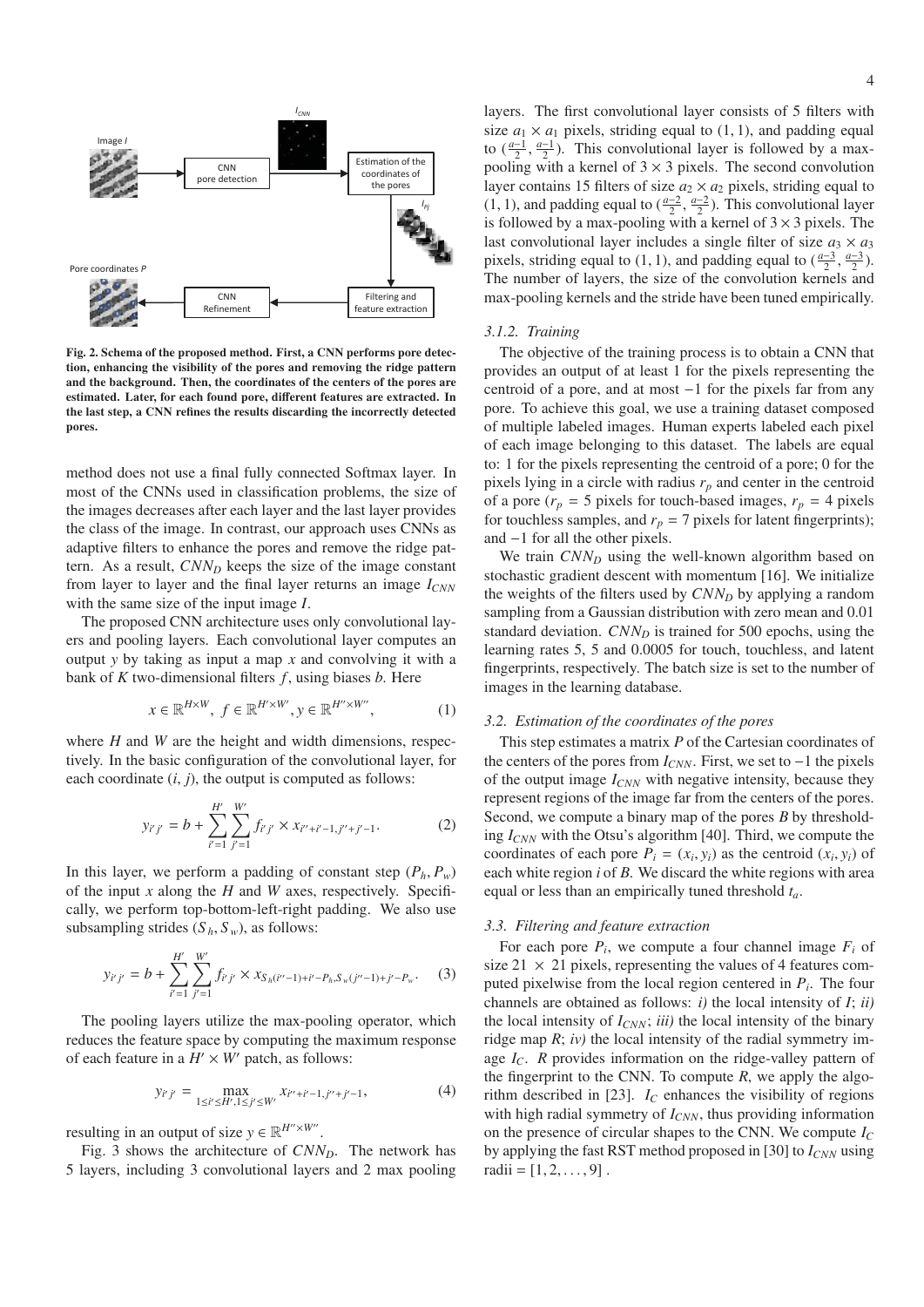lmage / and a layer and a layer and a layer and a layer and a layer and layer and layer a layer and layer and low Convolutional layer Max-pooling layer Convolutional layer Max-pooling läyer Convolutional layer 5 filters  $a_1 \times a_1$  pixels Padding  $\left(\frac{a_1-1}{2}, \frac{a_1-1}{2}\right)$ 15 filters  $a_2 \times a_2$  pixels Padding  $\left(\frac{a_2-1}{2}, \frac{a_2-1}{2}\right)$ 1 filte  $a_3 \times a_3$  pixels Padding  $\left(\frac{a_3-1}{2}, \frac{a_3-1}{2}\right)$  $n \times m$  pixel  $a_1 \times a_1$  pixels  $a_2 \times a_3$  bixels  $a_3 \times a_2$  pixels  $a_4 \times a_5$  and  $n \times m$  pixel

**Fig. 3. Schema of the proposed CNN used for pore detection (***CNND***). The goal of the network is to compute an image** *ICNN* **in which the intensity of the pores is equal to** 1 **and all the other pixels are equal to** 0**. The network is composed of 5 layers, including three convolutional layers and two max-pooling layers.**

### *3.4. CNN for refinement (CNNR)*

This step aims to remove possible errors from the matrix *P* of candidate pores. To this end, we propose a CNN, named *CNNR*, that searches erroneously estimated pores. For each pore  $P_i$ ,  $CNN_R$  analyzes the local values of the feature image  $F_i$  extracted from a local region of *I* surrounding  $P_i$ . *CNNR* returns a binary value 1 for the coordinates considered as true pores, and 0 for false pores.

Also in this case, to speed up the convergence of the learning process, we perform a simple preprocessing to each image *Fi* before using *CNNR*. We perform a min-max normalization followed by the subtraction of the mean intensity of the image.

## *3.4.1. Architecture*

In contrast with *CNN<sub>D</sub>*, *CNN<sub>R</sub>* uses a general architecture for classification that decreases the size of the image after each layer. Fig. 4 shows the architecture of *CNNR*.

The proposed CNN architecture uses convolutional layers, pooling layers, a ReLu (Rectified Linear Units) layer and a final Softmax loss layer. Convolutional and pooling layers are detailed in Section 3.1.1. The ReLu layer uses a non-saturating activation fuction

$$
y_i = \max(0, x_i),\tag{5}
$$

while the Softmax classifier computes its output as

$$
y_j = e^{x_j} / \left(\sum_{i'=1}^n e^{x_i}\right),\tag{6}
$$

where *n* is the number of inputs to the neuron.

 $CNN_R$  is composed of 8 layers, including 4 convolutional layers, 2 max-pooling layers, a ReLu layer, and a Softmax classification layer. The first convolutional layer consists of 10 filters of size  $a_4 \times a_4$  pixels, striding equal to  $(1, 1)$ , and no padding. This convolutional layer is followed by a max-pooling layer with a kernel equal to  $3 \times 3$  pixels. The second convolutional layer consists of 25 filters of size  $a_5 \times a_5$  pixels, striding equal to  $(1, 1)$ , and no padding. This convolutional layer is followed by a max-pooling layer with a kernel equal to  $3 \times 3$ pixels. The third convolutional layer consists of 250 filters of size  $a_6 \times a_6$  pixels, striding equal to (1, 1), and no padding. This convolutional layer is followed by a ReLu layer. The last convolutional layer consists of two filters of size  $a_7 \times a_7$  pixels. The last layer is a fully-connected Softmax classifier returning a binary value representing if the pore  $P_i$  can be considered as properly estimated. The number of layers, the size of the convolution kernels and max-pooling kernels, and the stride have been tuned empirically.

#### *3.4.2. Training*

The training database consists of the images  $F_i$  obtained for each candidate pore  $P_i$  computed from each image  $I$  used to train  $CNN<sub>D</sub>$ . The label of each image  $F<sub>i</sub>$  is equal to 1 if it corresponds to a pore, and 0 otherwise.

We use the stochastic gradient descent with momentum algorithm  $[16]$  to train  $CNN_R$ . We initialize the weights of the filters using a random sampling from a Gaussian distribution with zero mean and 0.01 standard deviation. Each CNN is trained for 400 epochs, using the learning rate 0.0005 for touchless and latent fingerprints. No refinement is necessary for touch-based fingerprints. The batch size is set to 500.

## **4. Experiments and discussion**

This section describes the experimental protocol, the used datasets, the achieved results, and the computational time of our approach. We evaluated the accuracy of the proposed approach on sets of touch-based images, samples acquired using touchless sensors, and latent fingerprints. We tested our method using more than 23, 000 classified pores, proving the validity of the proposed methodology, with the majority of the pores correctly extracted. We also compared the proposed approach with other well-known methods in the literature. In all the considered types of fingerprint images, our approach obtained the highest accuracy, with a reasonable computational cost.

## *4.1. Experimental protocol*

### *4.1.1. Datasets*

We used datasets of fingerprints acquired with different modalities, specifically: sets of touch-based images, samples acquired by means of a touchless sensor, and latent fingerprints. For each dataset, human operators created a ground truth for our experiments by estimating the center coordinates of all the pores. Fig. 5 shows some examples of the used images.

Fig. 5 shows examples of images used to evaluate the accuracy of our pore detection method. These images present a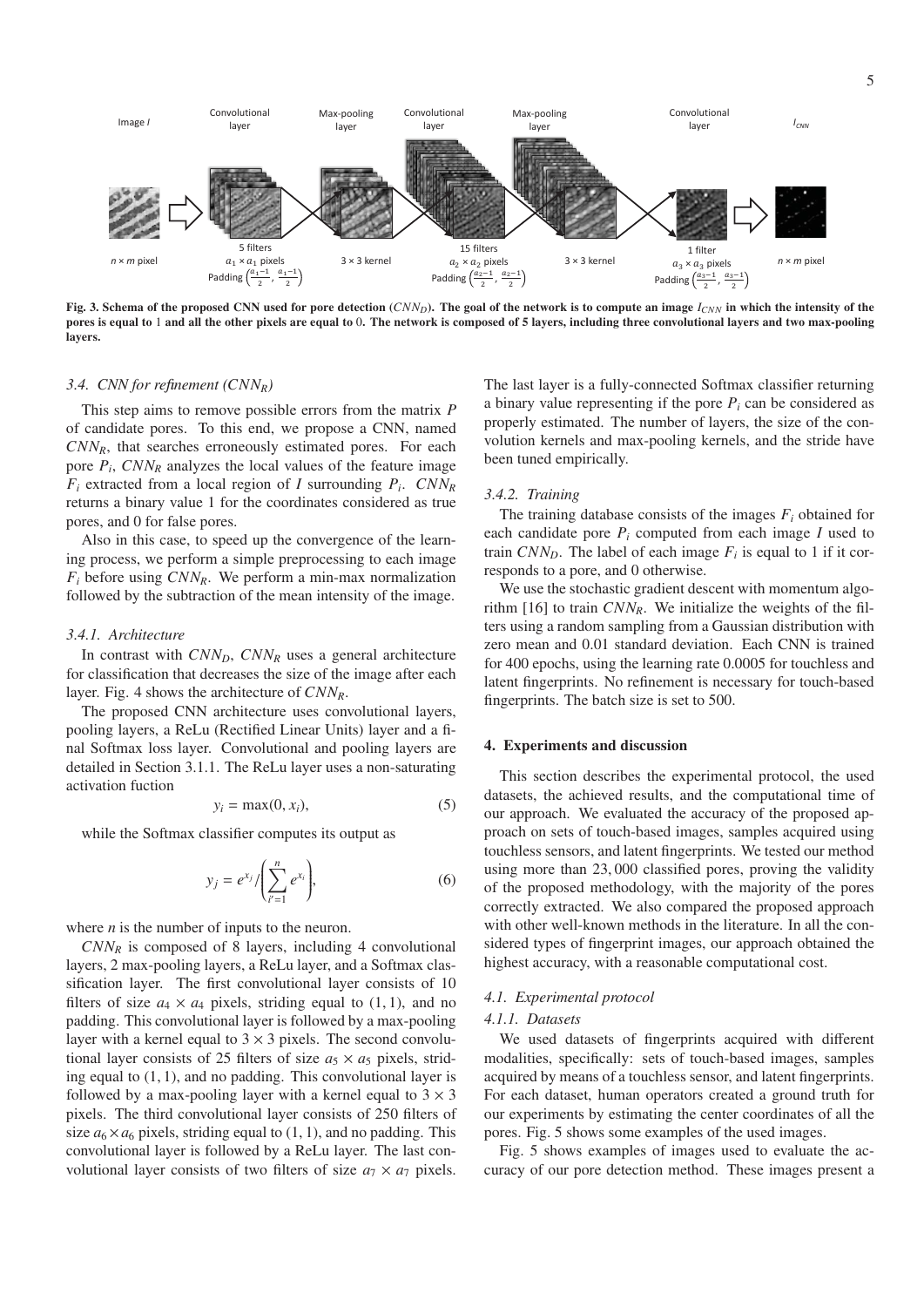

**Fig. 4. Schema of the proposed CNN for refinement (***CNNR***). The goal of the network is to determine if a candidate pore is a real pore or not. The network is composed of 8 layers, including four convolutional layers, two max-pooling layers, one ReLu layer and a Softmax classifier.**



**Fig. 5. Examples of used images: (a) touch-based image from DB Touchbased; (b) touchless image from DB Touchless; (c) latent image from DB Latent. It is possible to observe that, while the pores are visible in all three images, the images present a great variability.**

great variability: touch-based fingerprint images present high contrast between the ridges and pores; touchless samples have a complex background, reflections, and pores with darker or brighter intensity with respect to the ridges; latent fingerprints present artifacts due to the acquisition process and low contrast between ridges and pores.

We tested our method using the following datasets:

- **DB Touch-based**: this dataset contains the 30 labeled images belonging to the PolyU High-Resolution-Fingerprint (HRF) database [53]. The labels represent the Cartesian coordinates of 12767 pores. The images have a resolution of 1200 DPI, have size 320×240 pixels, and depict the central region of the finger. The used acquisition device is the optical touch-based sensor described in [48]. The fingerprint images as well as the labeled coordinates of the pores are public and different methods in the literature [27, 53] have used them to evaluate their performance.
- **DB Touchless**: we collected this dataset in our laboratory [15]. It consists of 44 touchless fingerprint images captured from 22 fingers by using a Canon 6D camera with a 100 mm macro lens. The images have a resolution of  $\approx 1000$  DPI, have size 250  $\times$  250 pixels, and depict the central region of the finger. We labeled the coordinates of the pores of each image, for a total of 9, 143 pores. Fig. 6 (b) shows an example of a touchless sample with labeled pores, comparing it with a touch-based image of the same finger (Fig. 6 (a)). To the best of our knowledge, this is the only dataset of touchless fingerprint images that present sufficient resolution and sharpness for evaluating Level 3

features such as pores.

• **DB Latent**: we collected this dataset in our laboratory. It consists of 36 latent fingerprints of 22 fingers. We acquired the latent fingerprint using forensic procedures and digitalized the images using a document scanner. The images have a resolution of 1200 DPI, with size  $320 \times 240$  pixels. We labeled the coordinates of the pores of each image, for a total of 1, 785 pores. Fig. 6 (e) shows an example latent fingerprint with labeled pores, comparing it with a touchbased image of the same finger (Fig. 6 (d)). To the best of our knowledge, there is only a study in the literature that deals with pore extraction from latent samples [49]. This study used images from the ELFT-EFS Public Challenge Dataset [18] and a set of latent images pertaining to the West Virginia University. However, these datasets are not publicly available anymore. Another dataset of latent fingerprint images with high resolution is the IIIT-D Latent Fingerprint Database [43]. Nevertheless, this dataset is not suitable for our tests because it is composed of images of unknown and inconstant resolution, acquired using a digital camera.

#### *4.1.2. Evaluation procedure*

For each image of the used datasets, we applied our method for estimating of the coordinates of the sweat pores. We tested the method using a k-fold validation strategy [13], with  $k = 5$ . In particular, we used 3 folds for training, 1 fold for validation and 1 fold for testing.

We used two figures of merit: the true detection rate  $(R_T)$ and the false detection rate  $(R_F)$  [52].  $R_T$  represents the ratio of the number of detected real pores to the number of all true pores present in the image.  $R_F$  indicates the ratio of the number of falsely detected pores to the total number of detected pores. The optimal values for  $R_F$  and  $R_T$  are zero and one, respectively.

We consider that a pore is correctly detected if its Euclidean distance from the coordinates of a pore labeled by a human operator is equal or less than *d* pixels. We define  $d = rw/2$ , where *rw* is the average ridge width in the images of the considered dataset.

To compare the performance of the proposed method with other techniques in the literature, we implemented the following algorithms:

• *Inversion*: this technique uses basic image processing operators. First, it creates a binary image  $I_B$  by binarizing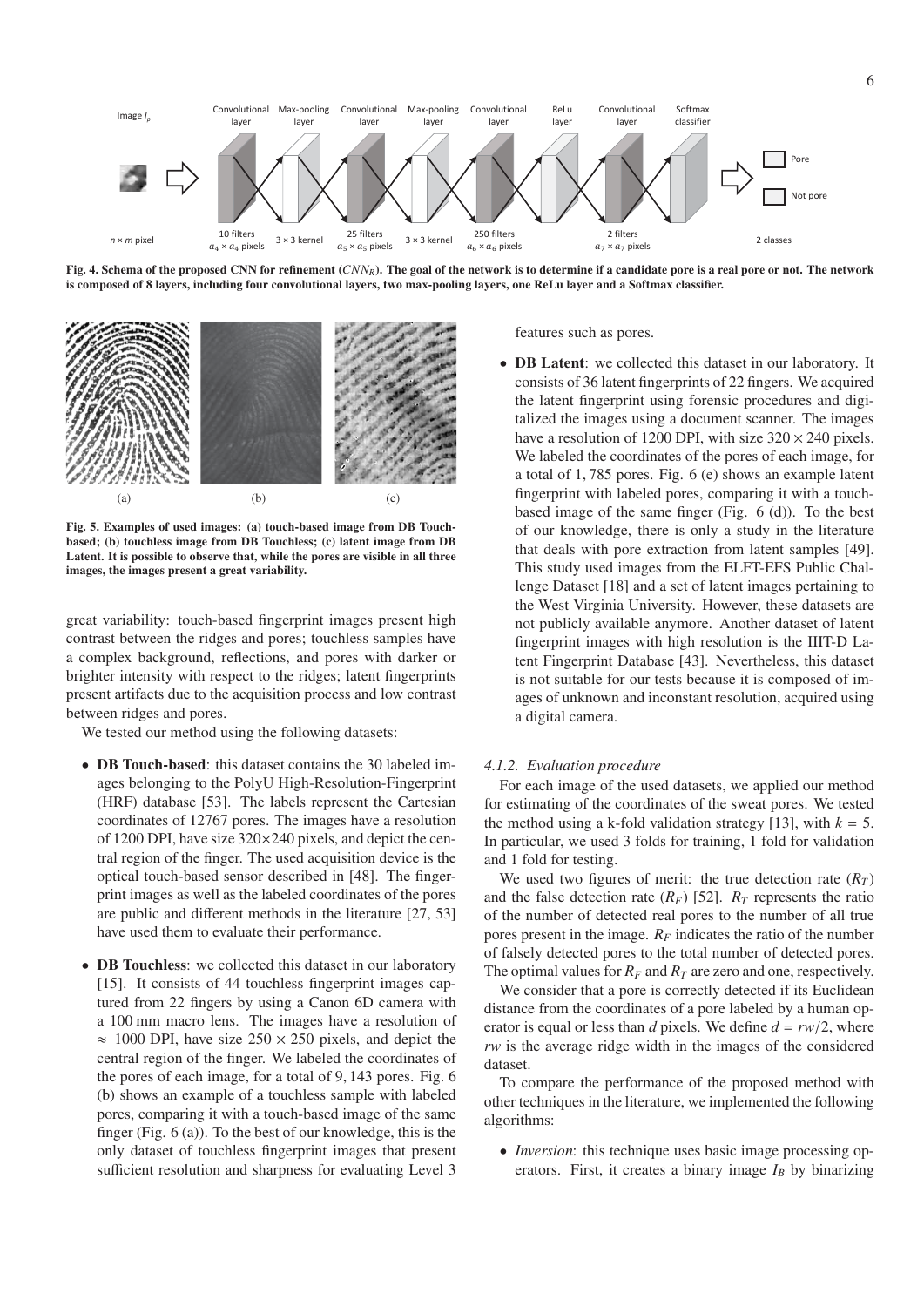

**Fig. 6. An example of the ground truth extracted from an image of DB Touchless and DB Latent: (a,d) touch-based images; (b) touchless sample; (c) registration of the extracted pores present in (a) and (b); (e) latent image; (f) registration of the extracted pores present in (d) and (e). The registration is based on an ICP-based algorithm [38]. Many pores are visible in both images (only a subset of pores identified by the supervisor has been plotted to make the plot chart more readable).**

the input fingerprint image *I*, using a threshold obtained with Otsu's method [40]. The algorithm then computes two binary images,  $I_{B1}$  and  $I_{B2}$ , obtained by removing the 8-connected regions with area smaller or equal to 40 pixels and an area equal to 1 pixels from  $I_B$ , respectively. It then creates a binary image  $I_P$ , which represents the pores, as  $I_P$  =  $XOR(I_{B1}, I_{B2})$ . Finally, the algorithm computes the matrix of the coordinates of the pores *P* by estimating the centroids of the 8-connected regions of *IP*.

- *Gabor filters*: the technique is the pore extraction algorithm described in [19], which fuses the information obtained by applying Gabor filters and Mexican Hat filters.
- *Neural classifiers*: the method is described in [15], is based on neural classifiers, and is specifically designed for touchless images.

#### *4.2. Performance of the proposed method*

#### *4.2.1. Results for DB Touch-based*

In touch-based images the pores are clearly visible, the contrast between ridges and pores is high, and the number of artifacts is low. For this reason, it was not necessary to use the full architecture that includes both  $CNN<sub>D</sub>$  and  $CNN<sub>R</sub>$  to obtain satisfactory results. In particular, we could omit the refinement step of  $(CNN<sub>R</sub>)$ , and use only a simplified version of  $CNN<sub>D</sub>$ ) for estimating the coordinates of the pores. The CNN includes three layers: a convolutional layer composed of 30 filters of size  $5 \times 5$  pixels, a max-pooling layer with a kernel of  $3 \times 3$  pixels, and a convolutional layer composed of 1 filter of size  $5 \times 5$ pixels.

Table 1 reports the accuracy achieved by the proposed approach for DB Touch-based. The obtained results are compared with those presented in [52], which are related to the methods developed by Ray et al. [42], Gabor filters [19], Adaptive DoG, and DAPM [52]. To perform this comparison, we computed the mean and standard deviation of the  $R_T$  and  $R_F$ . The results reported in [52] refer to a subset of 24 unknown images of DB Touch-based, while we tested our method using all the 30 images of DB Touch-based. Our method achieved better accuracy with respect to the compared state-of-the-art techniques. Only the algorithm presented in [49] obtained similar performance.

**Table 1. Average performance metrics in percentage and standard deviation (in parenthesis) for DB Touch-based.**

| [42]                                   | Ray et al.* Gabor filters* Adapt. DoG*<br>[19] | $\sqrt{521}$           | $DAPM^*$<br>[52] | CNN <sub>D</sub>                                     |  |
|----------------------------------------|------------------------------------------------|------------------------|------------------|------------------------------------------------------|--|
| $R_T$ 60.6 (11.9)<br>$R_F$ 30.5 (10.9) | 75.9(7.5)<br>23.0(8.2)                         | 80.8(6.5)<br>22.2(9.0) |                  | 84.8 (4.5) 84.69 (7.81)<br>$17.6(6.3)$ $15.31(6.20)$ |  |

<sup>∗</sup>These results were obtained using a subset of 24 images of the dataset used in our experiments, which contains a total of 30 images. However, no information regarding which 24 images were chosen was found.

**Table 2. Average performance metrics in percentage and standard deviation (in parenthesis) for DB Touchless.**

|       | Neural classifiers [15] $CNN_D + CNN_R$ |           |
|-------|-----------------------------------------|-----------|
| $R_T$ | 22.9(5.6)                               | 51.8(8.3) |
| $R_F$ | 16.3(7.7)                               | 11.7(6.6) |

For completeness, we implemented the technique described in [49] and compared its performance with that of our method for all the images of DB Touch-based. Fig. 7 presents the average  $1 - R_F$  obtained by the compared pore extractors for different values of *d*. This graph shows that the proposed approach properly detected a larger amount of pores with respect to the compared method.

Fig. 8 (a) presents a visual example of the pores estimated by the proposed approach. This figure shows a relevant number of detected pores corresponding to the labeled ones. We obtained similar results for all the images belonging to DB Touch-based. Since Jain et al. [19] demonstrated that about 20–40 pores are sufficient to assess the identity of an individual, we can infer that our pore extraction method can be successfully applied to perform recognition tasks with touch-based images.

## *4.2.2. Results for DB Touchless*

Touchless images are the most difficult to analyze, because of the variability in illumination and pore reflectance. Table 2 presents the results obtained for DB Touchless. We compared the results of our method with those achieved by the technique proposed in the work [15], which is the only pore extractor in literature designed for touchless fingerprint images. To perform this comparison, we computed the mean and standard deviation of the  $R_T$  and  $R_F$ . Table 2 shows that our method outperforms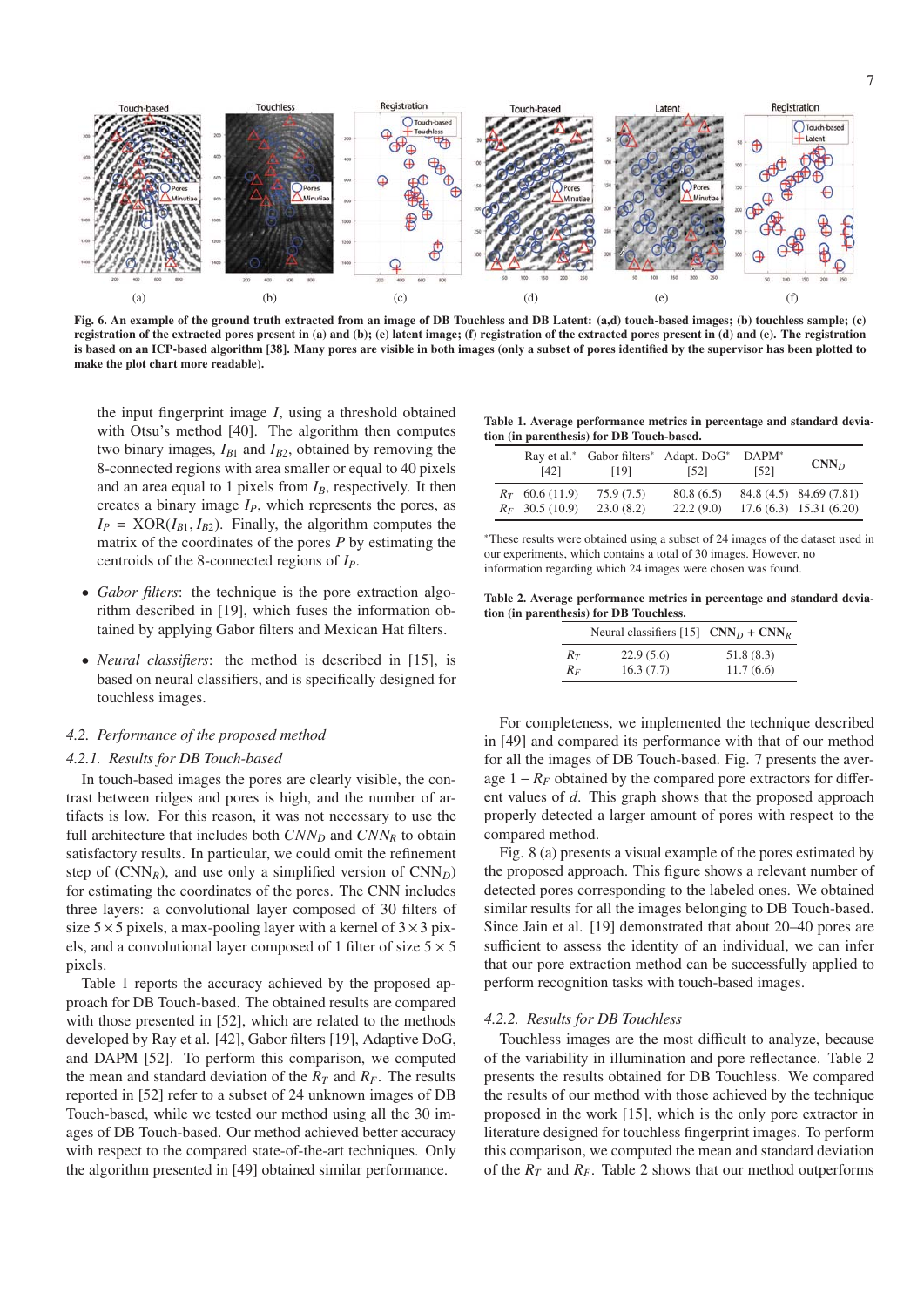

**Fig. 7. Average** 1 − *RF* **obtained by each approach on DB Touch for different values of** *d***. The displayed curves present the results obtained with Gabor filters [19] and the proposed approach based on CNN. Our method obtained the greatest pore estimation accuracy.**

**Table 3. Average performance metrics in percentage and standard deviation (in parenthesis) for DB Latent.**

|       | Gabor filters [19] | Inversion   | $CNND + CNNR$ |
|-------|--------------------|-------------|---------------|
| $R_T$ | 32.9(29.9)         | 34.8 (15.0) | 52.7(14.5)    |
| $R_F$ | 79.8 (17.8)        | 84.3 (10.9) | 24.0(11.2)    |

**Table 4. Average performance metrics in percentage and standard deviation (in parenthesis) for** 28 **selected areas of**  $100 \times 100$  pixels of images in **DB Latent.**

|       | Gabor filters [19] | Inversion   | $CNND + CNNR$ |
|-------|--------------------|-------------|---------------|
| $R_T$ | 45.3 (19.2)        | 46.0(27.4)  | 63.8(16.0)    |
| $R_F$ | 44.9(23.3)         | 58.2 (30.1) | 17.6(11.7)    |

the work in [15] in both figures of merit. These results indicate that, also for touchless images, our CNN-based method can find more pores with fewer errors with respect to state-of-theart techniques. Fig. 8 (b) presents an example of pores retrieved by the proposed approach. Also in the case of touchless samples, the number of pores retrieved per image can be sufficiently high to apply recognition methods based on the coordinates of the pores.

#### *4.2.3. Results for DB Latent*

Table 3 reports the results obtained for DB Latent. We compared our method with the technique presented in [19] and Inversion. To assess the performance, we computed the mean and standard deviation of the  $R_T$  and  $R_F$ . The results confirmed that latent fingerprints present additional challenges with respect to touch-based images because all techniques achieved worse performance with respect to the results reported in Table 1. Nonetheless, the proposed method based on CNN showed a higher adaptability with respect to the compared techniques, achieving better values of  $R_T$  and  $R_F$ . Fig. 8 (c) shows an example of the output of the pore extractor, in which the number of pores retrieved per image is sufficiently high to perform recognition tasks using the position of the pores.

One of the main problems of latent fingerprints is that there are several areas that do not show any pore, which increases the complexity of pore extraction. To study the performance of the method with portions of the images that contain a significant number of pores, we selected a subset of 28 images of size 100× 100 pixels. Table 4 presents the results achieved by our method and by the method presented in [19] and Inversion. All methods obtained a better accuracy with respect to the results reported in Table 1, although our method achieved the best performance.

## *4.2.4. Accuracy of refinement methods*

The refinement based on  $CNN<sub>R</sub>$  is an important step of our pore extraction method. In this section, we study the impact of this step on the overall method accuracy. As a test case, we chose latent fingerprints. We compared the proposed CNN*<sup>R</sup>* with the following techniques:

- *Simple refinement*: the 4-connected regions of binary map of the pores *B* with area greater than 50 pixels, area less than 2 pixels, or high ratio between the major and minor axis (greater than 2) are discarded.
- *Circle refinement*: this algorithm discards pores with low radial symmetry. It discards a candidate pore *Pi* of coordinates  $(x_i, y_i)$  if  $I_C(x_i, y_i) < 0.12$ .
- *CI-based refinement*: we use this prefix for methods based on computational intelligence (CI) that exploit features extracted from the local regions surrounding each candidate pore  $P_i$ . The methods considers local regions of  $11 \times 11$ pixels centered i  $(x_i, y_i)$ . The extracted features included: average intensity and standard deviation of the local region of *I*, average and standard deviation of the local region of *I<sub>CNN</sub>*, the quantiles 0.1, 0.5 and 0.9 of the local region of *I*, the quantiles 0.1, 0.5 and 0.9 of the local region of  $I_{CNN}$ , and the quantiles 0.1, 0.5 and 0.9 of the local region of *IC*. We used the following CI techniques:
	- **–** k-nearest neighbors (kNN), with different numbers of neighbors;
	- **–** naive Bayes classifier;
	- **–** Support Vector Machine with polynomial kernel function.

Table 5 presents the obtained results, showing that CNN*<sup>R</sup>* achieved the best performance. In particular, these results show that CNN*<sup>R</sup>* removed a much higher number of falsely estimated pores with respect to the compared refinement techniques.

# *4.2.5. Computational time analysis*

In this section, we analyze the time required by our pore extraction method. We executed the tests using a PC with 3.7 GHz Intel (R) Xeon (R) E5-1620 v2 CPU, RAM 16 GB and NVIDIA (R) Quadro (R) K4000 3GB GPU. The operating system was Windows 7 professional 64 bit. All methods were implemented using Matlab.

For touch-based images, the pore extraction process (*CNN<sub>D</sub>*) and the estimation of the coordinates of the pores) took about 0.2 s per image. The GPU parallelization of  $CNN<sub>D</sub>$  reduced the execution time of about 5 ms. The impact of GPU parallelization is not very significant because the most time consuming task is the estimation of the coordinates of the pores. We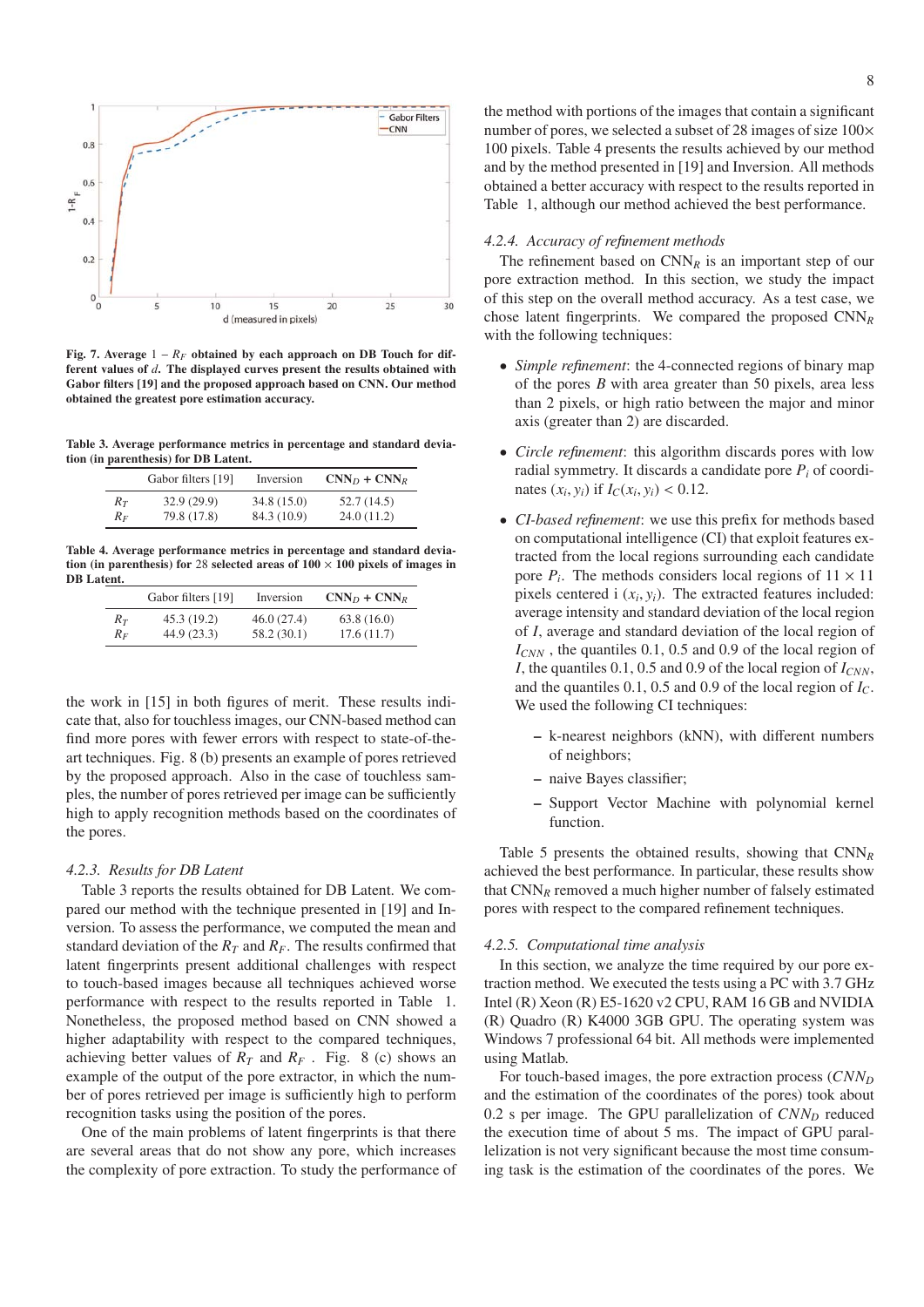

**Fig. 8. Examples of pores extracted by the proposed detector in an image from (a) DB Touch-based, (b) DB Touchless, (c) DB Latent. Red circles indicate pores labeled by the supervisors, while blue squares indicate the pores obtained by our method.**

**Table 5. Average performance metrics in percentage and standard deviation (in parenthesis) for DB Latent using di**ff**erent refinement schemes.**

|       | $CNND +$      | $CNND +$   | $CNND +$   | $CNND +$     | $CNND +$    | $CNND +$    | $CNND +$    | $CNND +$         |
|-------|---------------|------------|------------|--------------|-------------|-------------|-------------|------------------|
|       | <b>Simple</b> | Circle     | $CI-kNN1$  | CI-kNN5      | CI-kNN10    | CI-Bayes    | CI-SVM      | CNN <sub>p</sub> |
| $R_T$ | 89.6 (3.9)    | 72.1 (16)  | 46.4(10.4) | 40.8(11.3)   | 32.4(12.1)  | 52.1 (17.0) | 49.2 (14.6) | 52.7 (14.5)      |
| $R_F$ | 80.8(6.0)     | 52.2(14.3) | 54.2 (8.8) | 44.2 (10.22) | 35.9 (12.4) | 40.3(15.4)  | 52.6(12.5)  | 24.0(11.2)       |

Note: Simple = Simple refinement; Circle = Circle refinement; CI-kNN = CI-based refinement using k-nearest neighbors (kNN); CI-Bayes = CI-based refinement using naive Bayes classifier; CI-SVM = CI-based refinement using Support Vector Machine with polynomial kernel function; CNN-R = CNN Refinement.

also implemented one of the methods used in the state-of-theart method Gabor filters [19], which required around 0.8 s to extract the pores from each image. In comparison, our method is around 4 times faster. This is mainly due to the absence of a preprocessing step that required around 0.7 s per image for the Gabor filters method.

For touchless images, the use of two consecutive CNNs increased the execution time. The analysis of touchless images required around 0.7 s per image, divided into application of *CNND* (0.1 s), estimation of the coordinates of the pores and pore image creation  $(0.5 \text{ s})$  and application of  $CNN_R$   $(0.1 \text{ s})$ . In comparison, the method based on neural classifiers presented in [15] took around 0.8 s per image, which can be divided into pore detection (0.3 s), pore feature extraction (0.5 s) and neural post-processing (0.01 s). The CNN-based method is faster, mainly because  $CNN<sub>D</sub>$  is more precise than the first step of the method presented in [15] and extracts less candidate pores.

For latent fingerprints, our method required around 0.3 s. As with touchless images, the execution time can be divided into application of  $CNN_D$  (0.02 s), estimation of the coordinates of the pores and pore image creation (0.2 s) and application of *CNNR* (0.1 s). Gabor filters method, in comparison, took around 0.2 s. In this case, the CNN based method is slower, due to the refinement step. Nonetheless, considering the improvement in pore detection accuracy, we believe that the increase in computational time is deserved.

We think that the computational cost of our method is acceptable since Matlab is a prototype-oriented and non-optimized environment. We expect that the use of compiled languages, such as C/C++, can reduce the processing time, obtaining real-time performance.

## **5. Conclusions and future work**

In this work, we proposed a novel method for the extraction of Level 3 features. In particular, our method is designed for estimating the coordinates of sweat pores from heterogeneous fingerprint images, including touch-based, touchless and latent samples. Given the different characteristics of the analyzed images, which include different levels of noise, artifacts, and quality of illumination conditions, it was necessary to design a very flexible pore extraction method. Convolutional Neural Networks (CNN) provide a suitable solution to this problem because they can adapt their parameters to different conditions by learning from examples. Furthermore, they do not require any assumption on the characteristics of the input images.

In the presented work, we performed tests on more than 23, 000 classified pores. We used three image datasests composed of 30 touch-based images, 44 touchless samples, and 36 latent fingerprints. Results showed the validity of the proposed methodology, with the majority of the pores correctly extracted. We compared our results with those of other well-known methods in the literature. Our method achieved higher accuracy for all the considered types of fingerprint images.

Future work should regard the design of novel matching algorithms based on features related to the pores and able to deal with heterogeneous fingerprint images. In addition, the proposed approach could be exploited to design innovative and more accurate liveness detection algorithms able to work with samples acquired using different technologies.

# **Acknowledgements**

This work was supported in part by: the EC within the 7FP under grant agreement 312797 (ABC4EU); the EC within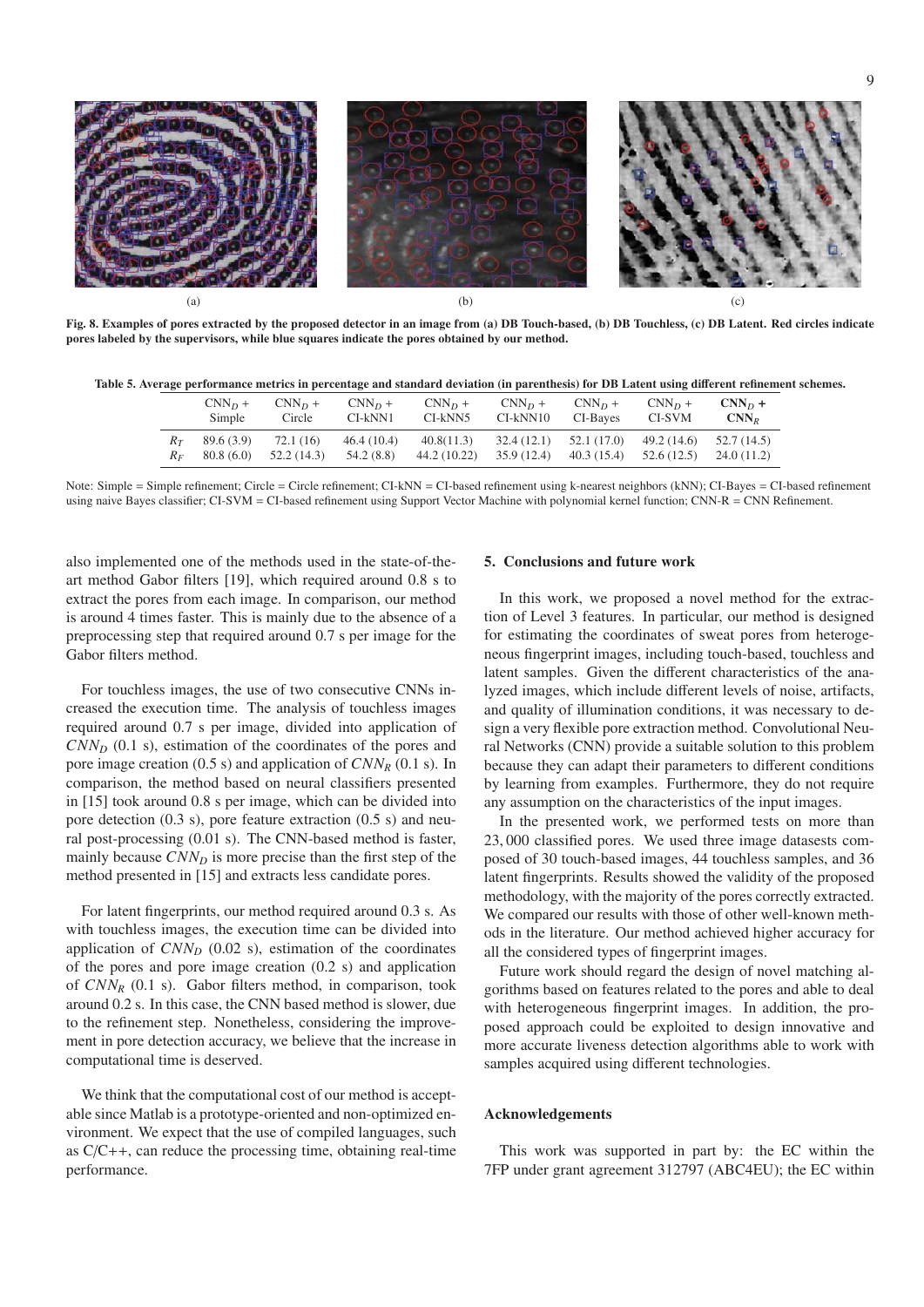the H2020 program under grant agreement 644597 (ESCUDO-CLOUD); and the Italian Ministry of Research within PRIN 2015 project COSMOS (201548C5NT).

#### **References**

- [1] Abhyankar, A., Schuckers, S., 2010. Towards integrating level-3 features with perspiration pattern for robust fingerprint recognition, in: Proc. of the 17th IEEE Int. Conf. on Image Processing (ICIP), pp. 3085–3088.
- [2] Agrawal, P., Kapoor, R., Agrawal, S., 2014. A hybrid partial fingerprint matching algorithm for estimation of Equal Error Rate, in: Proc. of the Int. Conf. on Advanced Communication Control and Computing Technologies (ICACCCT), pp. 1295–1299.
- [3] Chen, Y., Jain, A.K., 2007. Dots and incipients: Extended features for partial fingerprint matching, in: Proc. of the Biometrics Symp., pp. 1–6.
- [4] Cui, J., Ra, M.S., Kim, W.Y., 2014. Fingerprint pore matching method using polar histogram, in: Proc. of the 18th IEEE Int. Symp. on Consumer Electronics (ISCE), pp. 1–2.
- [5] Da Silva Teixeira, R.F., Leite, N.J., 2013. On adaptive fingerprint pore extraction, in: Kamel, M., Campilho, A. (Eds.), Image Analysis and Recognition. Springer Berlin Heidelberg. volume 7950 of *Lecture Notes in Computer Science*, pp. 72–79.
- [6] Ding, C., Tao, D., 2015. Robust face recognition via multimodal deep face representation. IEEE Trans. on Multimedia 17, 2049–2058.
- [7] Donida Labati, R., Genovese, A., Muñoz, E., Piuri, V., Scotti, F., Sforza, G., 2016a. Computational intelligence for biometric applications: a survey. International Journal of Computing 15, 40–49.
- [8] Donida Labati, R., Genovese, A., Muoz, E., Piuri, V., Scotti, F., Sforza, G., 2016b. Biometric recognition in automated border control: a survey. ACM Computing Surveys 49, 24:1–24:39.
- [9] Donida Labati, R., Genovese, A., Piuri, V., Scotti, F., 2014. Touchless fingerprint biometrics: a survey on 2d and 3d technologies. Journal of Internet Technology 15, 325–332.
- [10] Donida Labati, R., Genovese, A., Piuri, V., Scotti, F., 2016c. Toward unconstrained fingerprint recognition: a fully-touchless 3-D system based on two views on the move. IEEE Trans. on Systems, Man, and Cybernetics: Systems 46, 202–219.
- [11] Donida Labati, R., Piuri, V., Scotti, F., 2015. Touchless Fingerprint Biometrics. Series in Security, Privacy and Trust, CRC Press.
- [12] Donida Labati, R., Scotti, F., 2011. Fingerprint, in: van Tilborg, H., Jajodia, S. (Eds.), Encyclopedia of Cryptography and Security (2nd ed.). Springer, pp. 460–465.
- [13] Duda, R.O., Hart, P.E., Stork, D.G., 2001. Pattern Classification (2nd Edition). 2 ed., Wiley-Interscience.
- [14] Espinoza, M., Champod, C., 2011. Using the number of pores on fingerprint images to detect spoofing attacks, in: Proc. of the Int. Conf. on Hand-Based Biometrics (ICHB), pp. 1–5.
- [15] Genovese, A., Muñoz, E., Piuri, V., Scotti, F., Sforza, G., 2016. Towards touchless pore fingerprint biometrics: a neural approach, in: Proc. of the 2016 IEEE Congress on Evolutionary Computation (CEC), Vancouver, Canada. pp. 4265–4272.
- [16] Goodfellow, I., Bengio, Y., Courville, A., 2016. Deep learning. URL: http://www.deeplearningbook.org. book in preparation for MIT Press.
- [17] Haykin, S.O., 2011. Neural Networks and Learning Machines. Pearson Education.
- [18] Indovina, M., Hicklin, A., Kiebuzinski, G.I., 2011. ELFT-EFS evaluation of latent fingerprint technologies: extended feature sets [evaluation # 2]. Technical Report NISTIR 7775. National Institute of Standards and Technology.
- [19] Jain, A.K., Chen, Y., Demirkus, M., 2007. Pores and ridges: Highresolution fingerprint matching using level 3 features. IEEE Trans. on Pattern Analysis and Machine Intelligence 29, 15–27.
- [20] Jiang, L., Zhao, T., Bai, C., Yong, A., Wu, M., 2016. A direct fingerprint minutiae extraction approach based on convolutional neural networks, in: Proc. of the 2016 Int. Joint Conf. on Neural Networks (IJCNN), pp. 571– 578.
- [21] Johnson, P., Schuckers, S., 2014. Fingerprint pore characteristics for liveness detection, in: Proc. of the Int. Conf. of the Biometrics Special Interest Group (BIOSIG), pp. 1–8.
- [22] Kalchbrenner, N., Grefenstette, E., Blunsom, P., 2014. A convolutional neural network for modelling sentences, in: Proc. of the 52nd Annual

Meeting of the Association for Computational Linguistics (ACL), pp. 1– 11.

- [23] Ko, K., 2007. User's Guide to NIST Biometric Image Software (NBIS). Technical Report NIST Interagency/Internal Report (NISTIR) - 7392. National Institute of Standards and Technology.
- [24] Krizhevsky, A., Sutskever, I., Hinton, G.E., 2012. ImageNet classification with Deep Convolutional Neural Networks, in: Pereira, F., Burges, C.J.C., Bottou, L., Weinberger, K.Q. (Eds.), Advances in Neural Information Processing Systems 25. Curran Associates, Inc., pp. 1097–1105.
- [25] Lecun, Y., Bengio, Y., Hinton, G., 2015. Deep learning. Nature 521, 436–444.
- [26] Li, D., Kunieda, H., Kumpituck, S., Isshiki, T., 2015. Online detection of spoof fingers for smartphone-based applications, in: Proc. of the IEEE 7th Int. Symp. on High Performance Computing and Communications (HPCC), pp. 1292–1297.
- [27] Liu, F., Zhao, Q., Zhang, L., Zhang, D., 2010. Fingerprint pore matching based on sparse representation, in: Proc. of the 2010 20th Int. Conf. on Pattern Recognition (ICPR), pp. 1630–1633.
- [28] Liu, N., Li, H., Zhang, M., Liu, J., Sun, Z., Tan, T., 2016a. Accurate iris segmentation in non-cooperative environments using fully convolutional networks, in: Proc. of the 2016 Int. Conf. on Biometrics (ICB), pp. 1–8.
- [29] Liu, N., Zhang, M., Li, H., Sun, Z., Tan, T., 2016b. DeepIris: Learning pairwise filter bank for heterogeneous iris verification. Pattern Recognition Letters 82, Part 2, 154–161.
- [30] Loy, G., Zelinsky, A., 2003. Fast radial symmetry for detecting points of interest. IEEE Trans. on Pattern Analysis and Machine Intelligence 25, 959–973.
- [31] Lu, M., Chen, Z., Sheng, W., 2015. Fingerprint liveness detection based on pore analysis, in: Yang, J., Yang, J., Sun, Z., Shan, S., Zheng, W., Feng, J. (Eds.), Biometric Recognition. Springer International Publishing. volume 9428 of *Lecture Notes in Computer Science*, pp. 233–240.
- [32] Malathi, S., Maheswari, S.U., Meena, C., 2010. Fingerprint pore extraction based on marker controlled watershed segmentation, in: Proc. of the 2nd Int. Conf. on Computer and Automation Engineering (ICCAE), pp. 337–340.
- [33] Malathi, S., Meena, C., 2010. An efficient method for partial fingerprint recognition based on local binary pattern, in: Proc. of the IEEE Int. Conf. on Communication Control and Computing Technologies (ICCCCT), pp. 569–572.
- [34] Malathi, S., Meena, C., 2011. Improved partial fingerprint matching based on score level fusion using pore and SIFT features, in: Proc. of the Int. Conf. on Process Automation, Control and Computing (PACC), pp. 1–4.
- [35] Maltoni, D., Maio, D., Jain, A.K., Prabhakar, S., 2009. Handbook of Fingerprint Recognition. 2nd ed., Springer Publishing Company.
- [36] Marcialis, G.L., Roli, F., Tidu, A., 2010. Analysis of fingerprint pores for vitality detection, in: Proc. of the 20th Int. Conf. on Pattern Recognition (ICPR), pp. 1289–1292.
- [37] Menotti, D., Chiachia, G., Pinto, A., Schwartz, W.R., Pedrini, H., Falcão, A.X., Rocha, A., 2015. Deep representations for iris, face, and fingerprint spoofing detection. IEEE Trans. on Information Forensics and Security 10, 864–879.
- [38] Myronenko, A., Song, X., 2010. Point set registration: Coherent point drift. IEEE Trans. on Pattern Analysis and Machine Intelligence 32, 2262–2275.
- [39] Nogueira, R.F., de Alencar Lotufo, R., Machado, R.C., 2016. Fingerprint liveness detection using convolutional neural networks. IEEE Trans. on Information Forensics and Security 11, 1206–1213.
- [40] Otsu, N., 1979. A threshold selection method from gray-level histograms. IEEE Trans. on Systems, Man, and Cybernetics 9, 62–66.
- [41] Pamplona Segundo, M., de Paula Lemes, R., 2015. Pore-based ridge reconstruction for fingerprint recognition, in: Proc. of the IEEE Conf. on Computer Vision and Pattern Recognition Workshops (CVPRW), pp. 128–133.
- [42] Ray, M., Meenen, P., Adhami, R., 2005. A novel approach to fingerprint pore extraction, in: Proceedings of the Thirty-Seventh Southeastern Symposium on System Theory, 2005., pp. 282–286.
- [43] Sankaran, A., Dhamecha, T.I., Vatsa, M., Singh, R., 2011. On matching latent to latent fingerprints, in: Proc. of the Int. Joint Conf. on Biometrics (ICB), pp. 1–6.
- [44] Saquib, Z., Soni, S., Vig, R., 2010. Sweat pores-based (level 3) novel fingerprint quality estimation, in: Proc. of the 3rd IEEE Int. Conf. on Computer Science and Information Technology (ICCSIT), pp. 525–531.